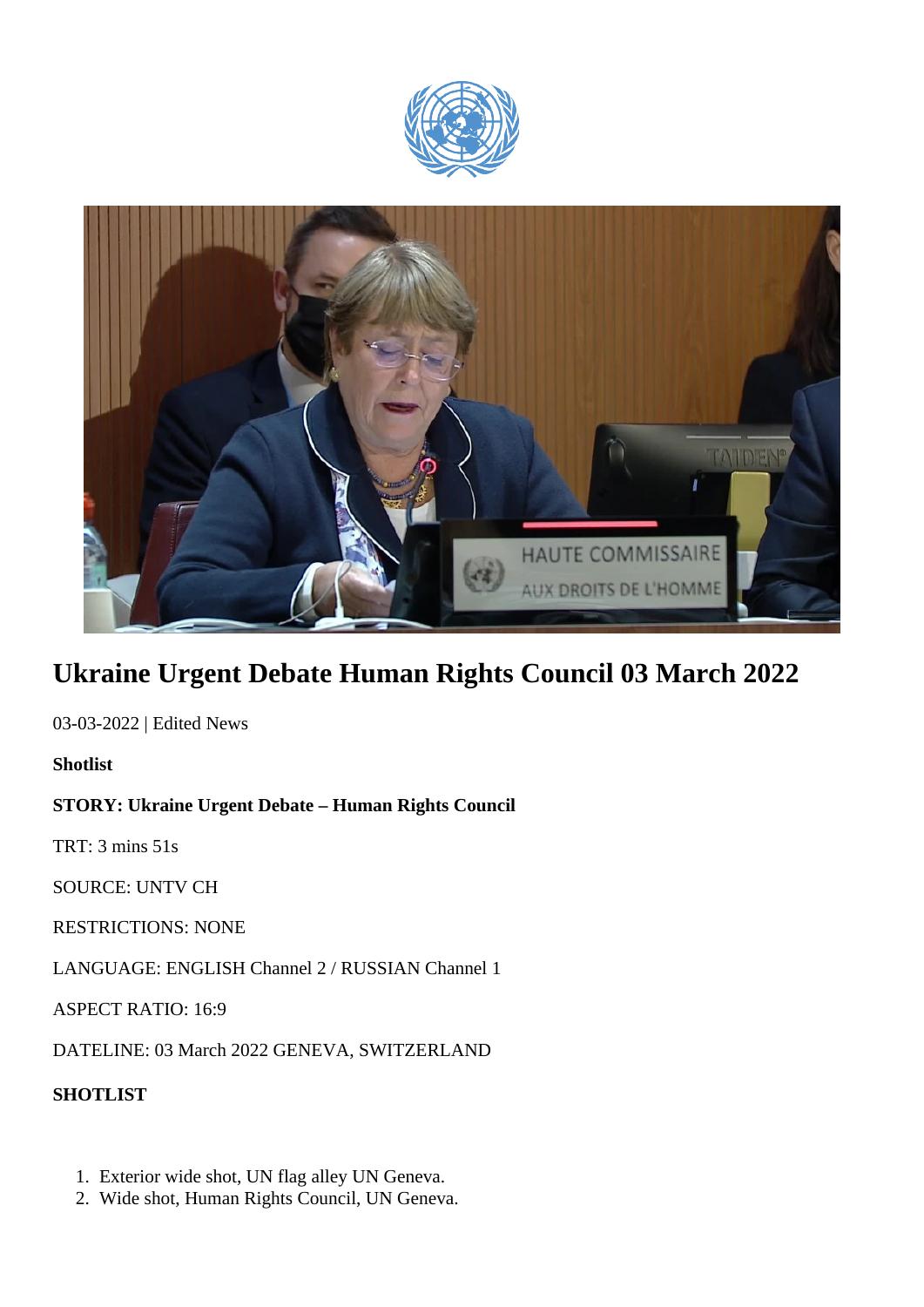- 3. **SOUNDBITE (English): Michelle Bachelet, UN High Commissioner for Human Rights (UNHCR): "One week ago, the Russian Federation's military attack on Ukraine opened the new and dangerous chapter in world history."**
- 4. Medium shot, Ukraine delegation in focus in centre of shot.
- 5. **SOUNDBITE (English): Michelle Bachelet, UN High Commissioner for Human Rights (UNHCR): "Military operations are escalating further as we speak, with military strikes on and near large cities, including Chernihiv, Kharkiv, Kherson, Lysychansk, Sievierodonetsk, Sumy, Mariupol and Zhytomyr, and the capital, Kyiv. The town of Volnovakha in Donetsk region has been almost completely destroyed by shelling, and its remaining residents have been hiding in basements."**
- 6. Medium shot, US delegation.
- 7. **SOUNDBITE (English): Michelle Bachelet, UN High Commissioner for Human Rights (UNHCR): "Most civilian casualties were caused by the use of heavy artillery, multi-launch rocket systems and air strikes in populated areas, with concerning reports of use of cluster munitions striking civilian targets."**
- 8. Wide shot, panning, Human Rights Council, UN Geneva.
- 9. **SOUNDBITE (original in Russian,** *English guidance provided***): Gennady Gatilov, Permanent Representative of the Russian Federation to UN Geneva:** *"I would like to ask a question of the representatives of the USA and EU countries: what are the international human rights instruments to which you are party which say that supplying lethal weapons facilitates the saving of human lives? And that those weapons are regularly coming and you are seeing on your TV screens how those weapons are being provided to the Kiev forces."*
- 10. Wide shot, delegations seated and masked at the Human Rights Council, UN Geneva.
- 11. **SOUNDBITE (original in Russian,** *English guidance provided***): Gennady Gatilov, Permanent Representative of the Russian Federation to UN Geneva:** *"The peace and prosperity of Ukraine are not in your interests. The lives of ordinary Ukrainians are of no interest to you. You don't need a settlement of the situation in Ukraine. The puppet regime of Mr. Zelensky is of interest to you only as a means of pressure and is a trump card in your confrontation with Russia."*
- 12. Medium shot, Polish delegation in centre of shot, masked.
- 13. **SOUNDBITE (English): Emine Dzhaparova, First Deputy Minister of Foreign Affairs of Ukraine: "As we speak here today, Russia's full-scale invasion entered its second week. Every day, we witness both death and life, dignity and dishonour. Death when, for example, a bleeding 6-year-old girl with unicorn pyjamas could not be saved by doctors in Mariopol a couple of days ago."**
- 14. Close shot, Russian delegation, masked.
- 15. **SOUNDBITE (English): Emine Dzhaparova, First Deputy Minister of Foreign Affairs of Ukraine: "The only reason why this is taking place is because a group of war criminals with an access to the nuclear button concluded that our people are too weak to resist and to fight, and the world would not care. They put themselves above the international law and above the rulesbased order."**
- 16. Wide shot, Human Rights Council, UN Geneva.
- 17. **SOUNDBITE (English): Victor Madrigal-Borloz, Chair of the Special Procedures Coordinating Committee, and UN-appointed Independent Expert on violence and discrimination based on sexual orientation and gender identity: "This military attack, which flagrantly violates international law and strikes at the very heart of the spirit and object of the Charter, is fundamentally an attack on the order that enables our work to further human rights and their objective to promote the respect of human dignity."**
- 18. Medium wide shot, delegates seated and masked at UN Human Rights Council, UN Geneva.
- 19. **SOUNDBITE (English): Victor Madrigal-Borloz, Chair of the Special Procedures Coordinating Committee, and UN-appointed Independent Expert on violence and discrimination based on sexual orientation and gender identity: "Peaceful anti-war demonstrators continue to be arbitrarily arrested, with reports suggesting some 7,000 people have been arrested since Thursday last week."**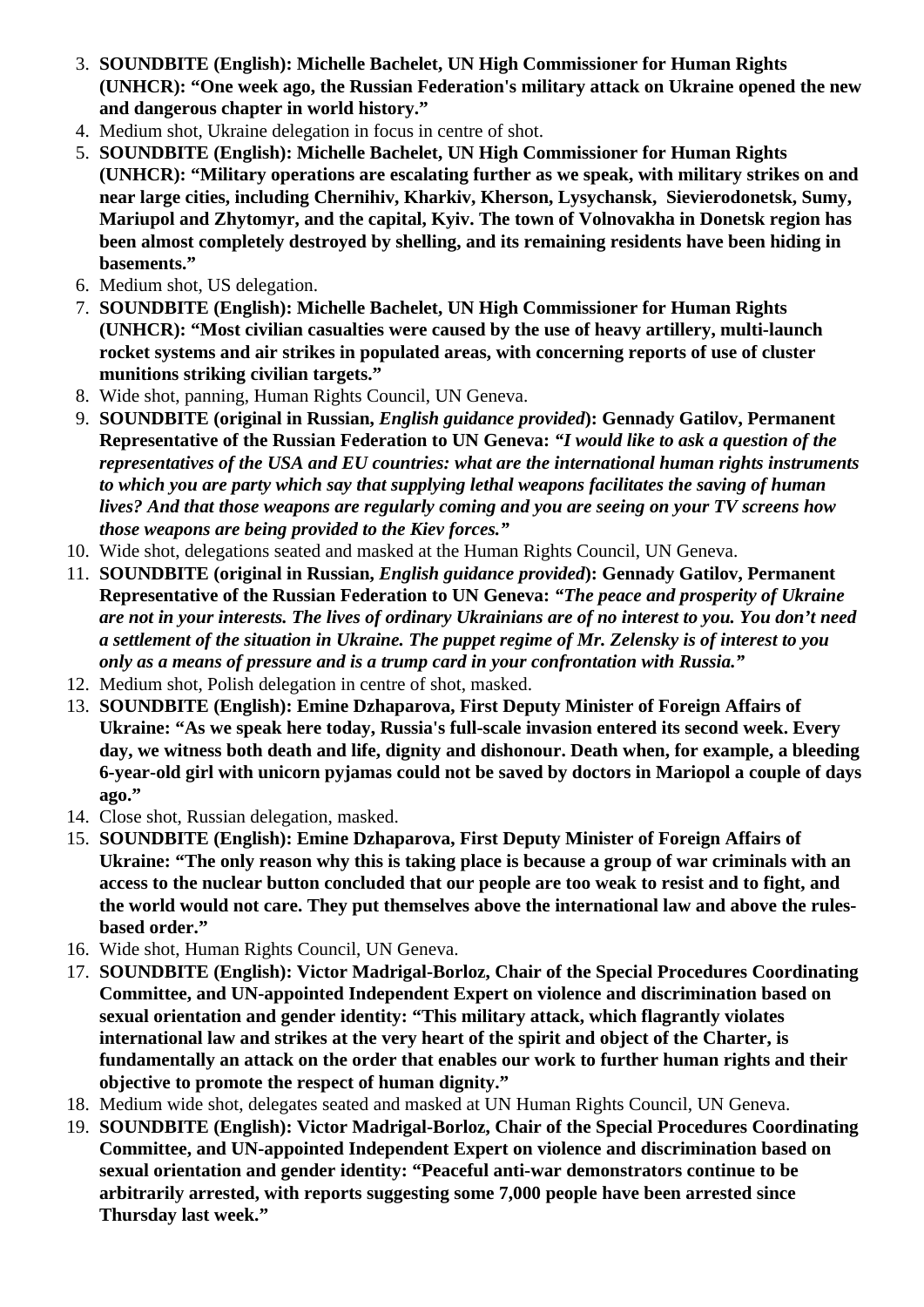- 20. Medium shot, China delegate, masked.
- 21. Medium shot, Council participants working on laptops, side shot.
- 22. Medium shot, delegates seated and masked.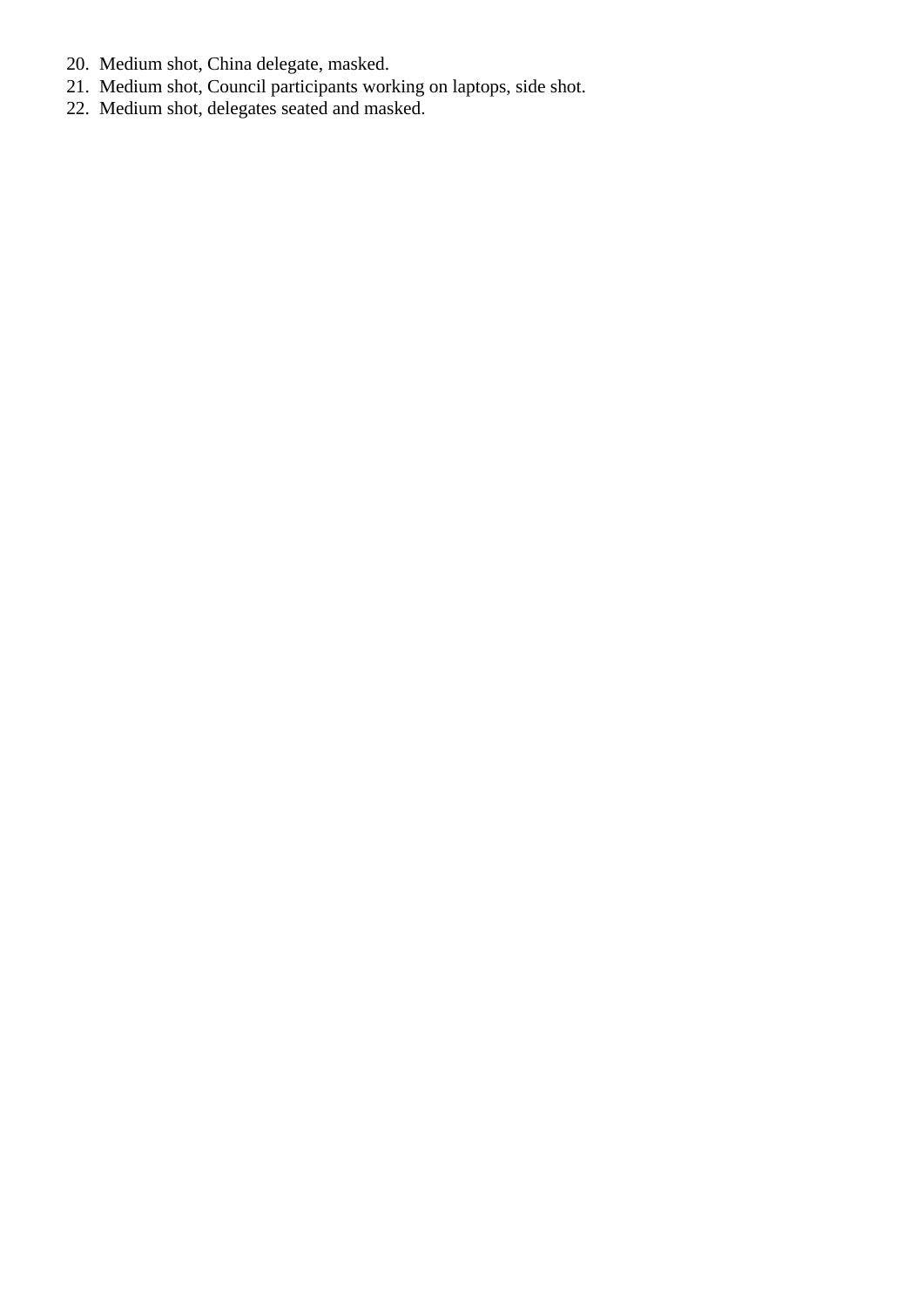## **Story**

## **Ukraine crisis: Bachelet leads calls for ceasefire in urgent debate at UN's rights council**

An urgent debate on the Ukraine crisis began at the Human Rights Council in Geneva on Thursday, as UN rights chief Michelle Bachelet led calls for a ceasefire, while insisting that Russia's "military attack on Ukraine opened a new and dangerous chapter in world history".

Convened at the request of Ukraine, Council Members gathered in Geneva to consider a draft resolution on the "situation of human rights in Ukraine stemming from the Russian aggression", a week after its selfstyled "special military operation" began, which has seen heavy shelling of Ukrainian cities.

"One week ago, the Russian Federation's military attack on Ukraine opened a new and dangerous chapter in world history," Ms. Bachelet said. "Military operations are escalating further as we speak, with military strikes on and near large cities, including Chernihiv, Kharkiv, Kherson, Lysychansk, Sievierodonetsk, Sumy, Mariupol and Zhytomyr, and the capital, Kyiv. The town of Volnovakha in Donetsk region has been almost completely destroyed by shelling, and its remaining residents have been hiding in basements."

Latest casualty figures from the Office of the High Commissioner for Human Rights (OHCHR) until Tuesday evening indicated 752 confirmed civilian casualties, including 227 killed – 15 of them children, Ms. Bachelet continued. At least 525 have been injured, including 28 children.

Of that number, 323 casualties were recorded in Donetsk and Luhansk regions (65 killed and 258 injured), while 429 casualties were recorded in other regions of Ukraine – Kyiv, Cherkasy, Chernihiv, Kharkiv, Kherson, Kyiv, Odesa, Sumy, Zaporizhzhia, and Zhytomyr regions – with 162 killed and 267 injured.

Ms. Bachelet added that "most civilian casualties were caused by the use of heavy artillery, multi-launch rocket systems and air strikes in populated areas, with concerning reports of use of cluster munitions striking civilian targets".

Rejecting the premise of the debate, Gennady Gatilov, Permanent Representative of the Russian Federation to UN Geneva questioned the motives of those behind international condemnation for his country's actions: "I would like to ask a question of the representatives of the USA and EU countries: what are the international human rights instruments to which you are party which say that supplying lethal weapons facilitates the saving of human lives? And that those weapons are regularly coming and you are seeing on your TV screens how those weapons are being provided to the Kiev forces."

Mr. Gatilov added: "The peace and prosperity of Ukraine are not in your interests. The lives of ordinary Ukrainians are of no interest to you. You don't need a settlement of the situation in Ukraine. The puppet regime of Mr. Zelensky is of interest to you only as a means of pressure and is a trump card in your confrontation with Russia."

Addressing the Council from Ukraine, Emine Dzhaparova, spokesperson, First Deputy Minister of Foreign Affairs of Ukraine, declared that Russia's "full-scale invasion" had entered its second week, her following overnight reports of huge explosions in Kyiv, and confirmation that Russian troops had taken the key southern port of Kherson.

"Every day, we witness both death and life, dignity and dishonour," Ms. Dzhaparova said. "Death when, for example, a bleeding six-year-old girl with unicorn pyjamas could not be saved by doctors in Mariopol a couple of days ago…The only reason why this is taking place is because a group of war criminals with an access to the nuclear button concluded that our people are too weak to resist and to fight, and the world would not care. They put themselves above the international law and above the rules-based order."

Also addressing the rights forum, Victor Madrigal-Borloz, independent UN-appointed rights expert and spokesperson for the Special Procedures Coordinating Committee, said that the military attack "which